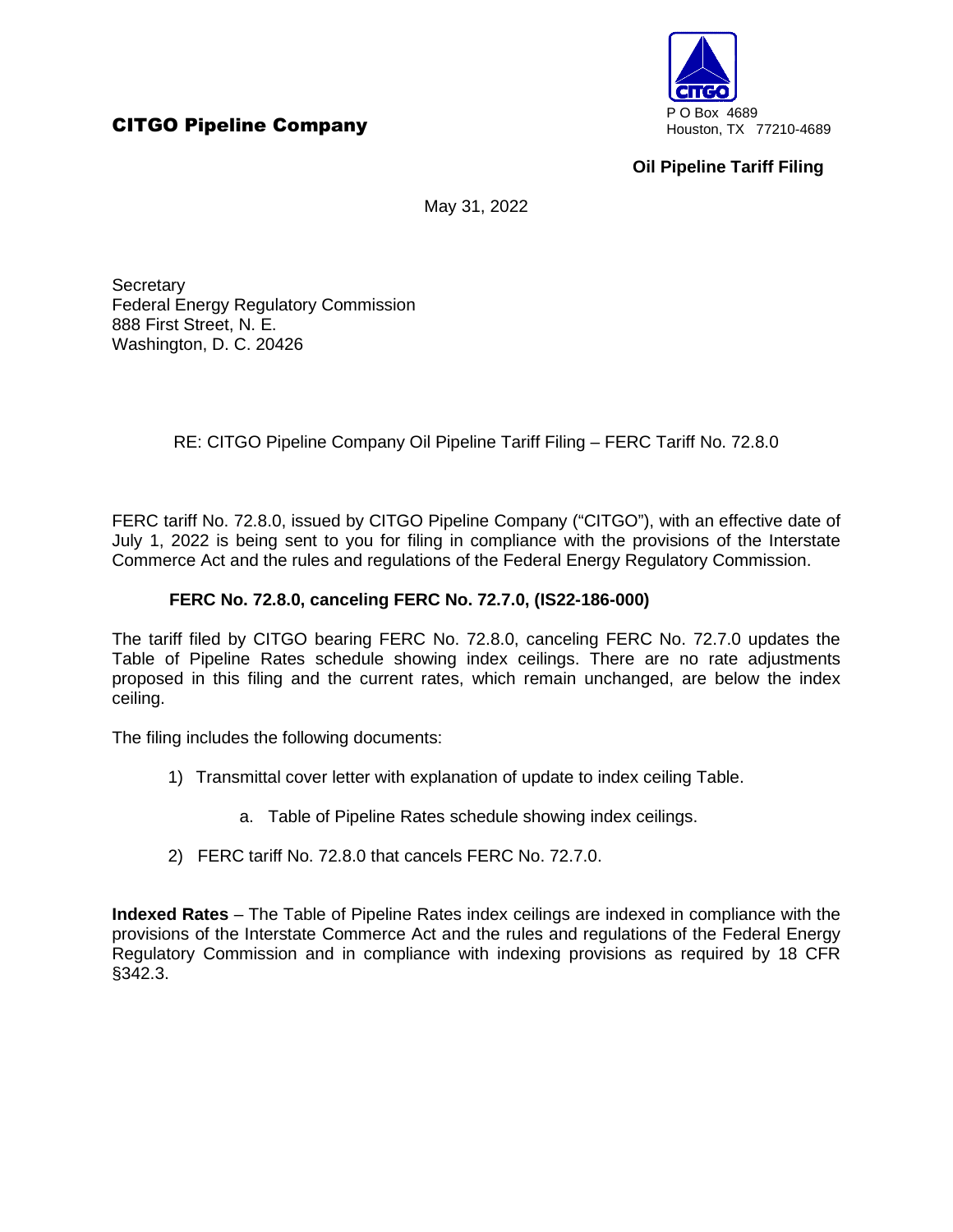## **FERC No 72.8.0 Transmittal Letter Page 2**

**Rules and Regulations** – There are no changes in the Rules and Regulations.

CITGO requests that any protest of the tariff filing be sent, at the same time of filing with FERC, to the undersigned at the contact information below and to CITGO's Legal Department by fax at (832) 486-1817 and email to hchasta@citgo.com .

I hereby certify I have on or before this day sent one copy of the publication listed hereon to each subscriber thereto by first class mail, electronic mail, or by other means of transmission agreed upon in writing by the subscriber.

\_\_\_\_\_\_\_\_\_\_\_\_\_\_\_\_\_\_\_\_\_\_\_\_\_\_\_\_\_\_\_\_\_\_\_\_\_\_\_\_\_\_\_\_\_\_\_\_\_\_\_\_\_\_\_\_\_\_\_\_\_\_\_\_\_\_\_\_

If you have any questions, please contact me at (832) 486-4720 (Business Phone) or 281-684- 9213 (Cell).

Sincerely,

CITGO Pipeline Company

Scott M. Croston Business Development Manager PO Box 4689 Houston, TX 77210 Email: scrosto@citgo.com